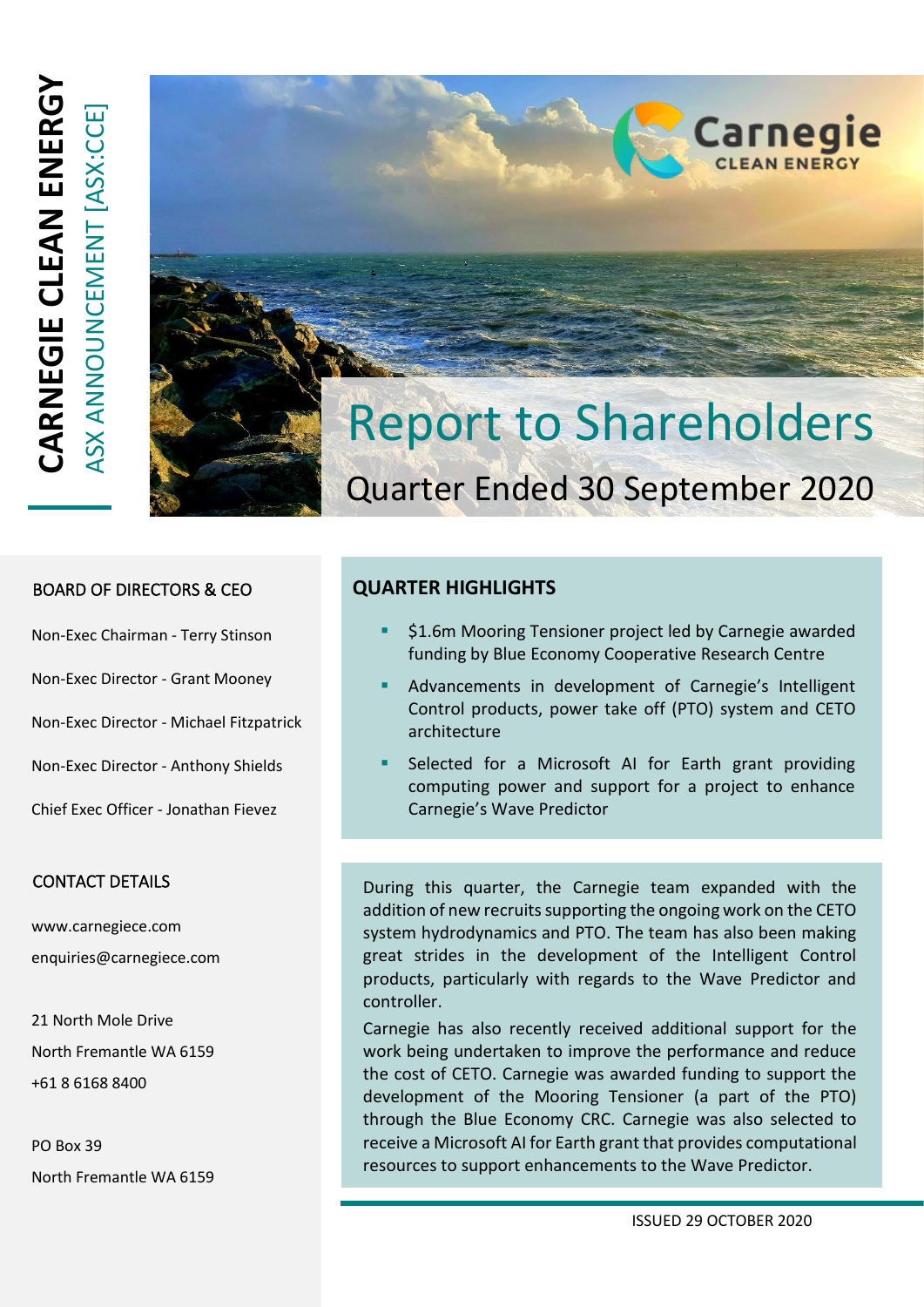

# CETO DEVELOPMENT

During the quarter, the Carnegie team has grown with new specialist recruits who are now supporting the hydrodynamic and PTO development activities within the Digital Development Pathway.

Key CETO development activities completed and underway were recently detailed in the Corporate Update Announcement released on 7 October 2020. Some of the recent highlights this quarter include:

- Awarded Blue Economy CRC funding for Carnegie led \$1.6m Mooring Tensioner project
- Advanced Carnegie's Intelligent Control products including the Wave Predictor, Wave Solver and Wave Controller
- Selected to receive a Microsoft AI for Earth grant to support work to enhance Carnegie's Wave Predictor
- Progressed development of the power take off system via engagement with generator suppliers, local engineering firms and collaboration with other international wave energy developers
- Refined Carnegie's techno-economic modelling tool to support definition of the CETO architecture
- Updated Digital Development Pathway to reflect impact of COVID on the schedule



*Updated Digital Development Pathway*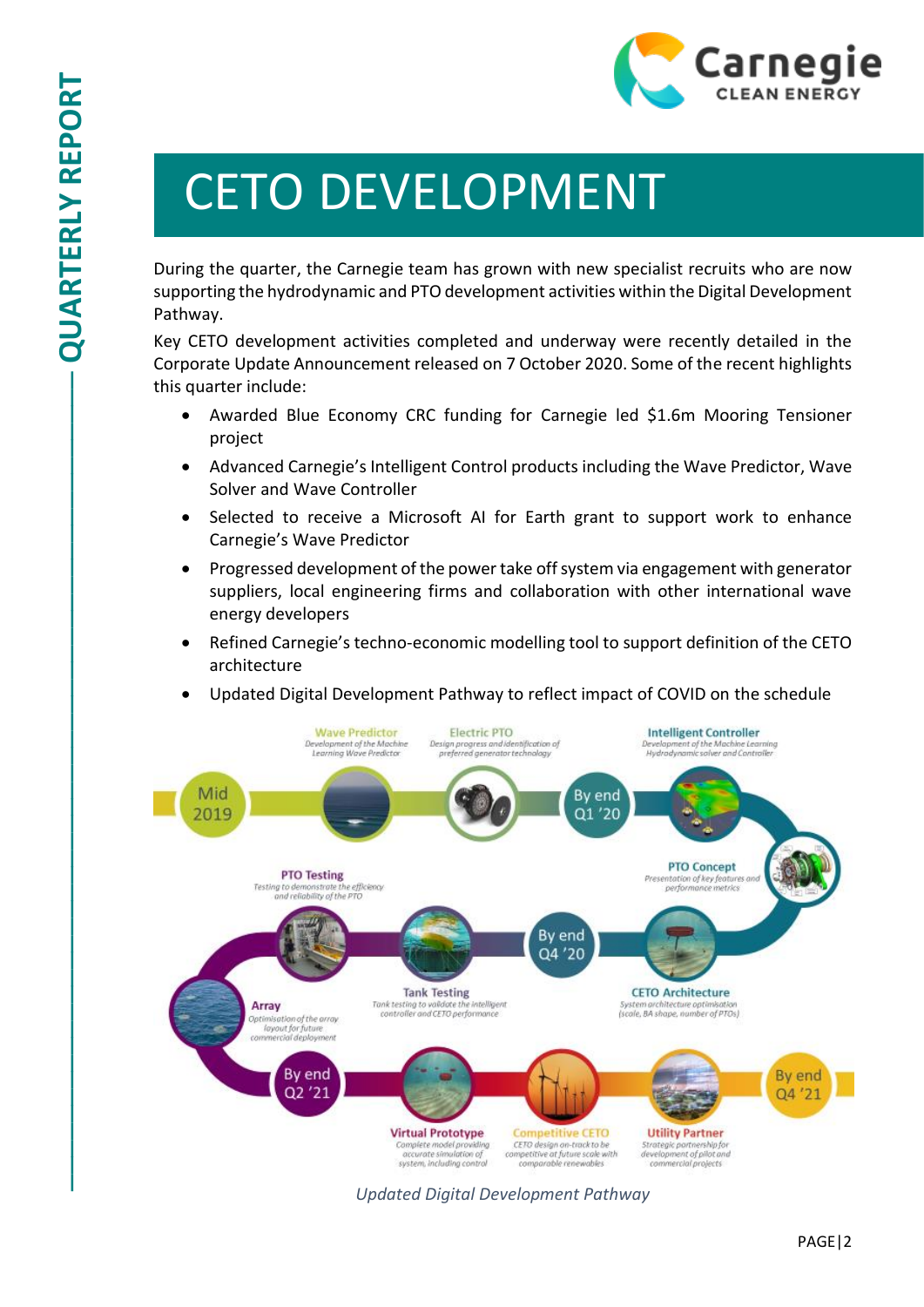### CETO Collaborations

The team has continued its close collaborations with industry and research partners such as local engineering firms, specialised international suppliers and engineering groups, other wave energy developers, University research groups, the Australian Ocean Energy Group and collaborative groups such as the Blue Economy Cooperative Research Centre.

Together with academic partners, Carnegie continues accessing the Pawsey Supercomputing Centre, using Magnus to run hydrodynamic simulations and Topaz to support the Wave Predictor development. Carnegie was excited about the recent selection of Hewlett Packard Enterprise (HPE) to deliver a new Pawsey supercomputer that has an impressive 30-fold increase in computing power compared to Pawsey's existing supercomputers (which are already significantly more powerful than standard computers), whilst also being 10 times more energy efficient. Access to the compute power at supercomputers such as at Pawsey are key enablers of the type of digital development work being undertaken by Carnegie.



*Carnegie engineer presenting the Wave Predictor Animation to over 100 participants as part of a Blue Economy Webinar*

#### **Mooring Tensioner Project**

The Blue Economy Cooperative Research Centre (BE CRC) has awarded \$850,000 of grant funding to support the Mooring Tensioner for Wave Energy Converters (MoTWEC) Project, a \$1.6 million project led by Carnegie with partners Advanced Composite Structures Australia (ACS-A), University of Queensland (UQ) and ClimateKIC representing the Australian Ocean Energy Group (AOEG). This Project will develop the novel Mooring Tensioner, a key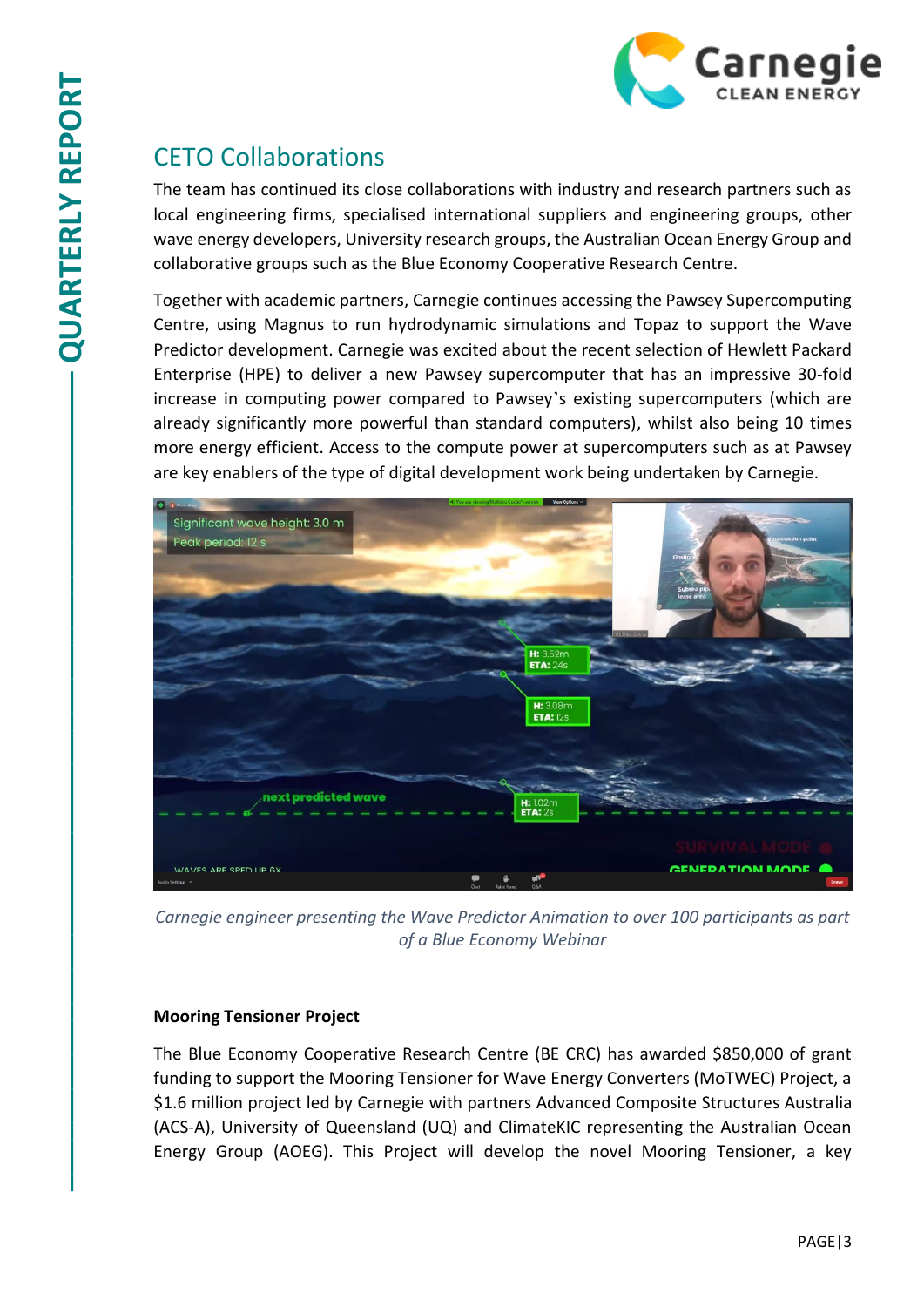

component that will support the use of rotary power take-off systems and associated cost reductions for wave energy converters. Work on this project is now underway.

#### **Carnegie Wave Predictor Project Selected for Microsoft's AI for Earth Program**

■<br>
CELAR ENERGY CONSULTS IN SURPORT CONSULTS IN SURPORT CONSULTS IN SURPORT CONSULTS IN CONSULTS IN CONSULTS IN SURPORT CONSULTS IN THE SURPORT CONSULTS IN THE SURPORT CONSULTS IN THE SURPORT CONSULTS IN THE SURPORT CO In late October, Carnegie was selected to receive a Microsoft AI for Earth grant to support a project that uses artificial intelligence (AI) to enhance the capabilities of Carnegie's Wave Predictor and broadens its potential applications. Carnegie's project was chosen through a competitive global selection process. Carnegie's AI for Earth grant provides Carnegie with a sponsored Microsoft Azure account and credits for Azure compute consumption up to \$15,000 USD to be used within one year. Over the next year, the team will access Microsoft Azure's Tesla V100 GPU data science virtual machines, high performance storage, as well as higher-level services, such as Azure Machine Learning, which includes powerful AI software tools such as AutoML. The hardware does the work to crunch the numbers and the software tools help to tune the neural networks, models and features making them run much more efficiently.

## GARDEN ISLAND MICROGRID

Throughout the quarter, the Garden Island Microgrid has been disconnected due to Department of Defence's base-wide electrical system upgrade on HMAS Stirling. The electrical upgrade is part of the larger 3A base redevelopment, with more than \$350m being spent on the island by the Department of Defence.

Carnegie's contractors are currently onsite finalising the reconnection works to the upgraded Defence electrical system and Carnegie is working towards securing Defence consent to recommence electricity generation from the Garden Island Microgrid in the near future.



*Garden Island Microgrid*